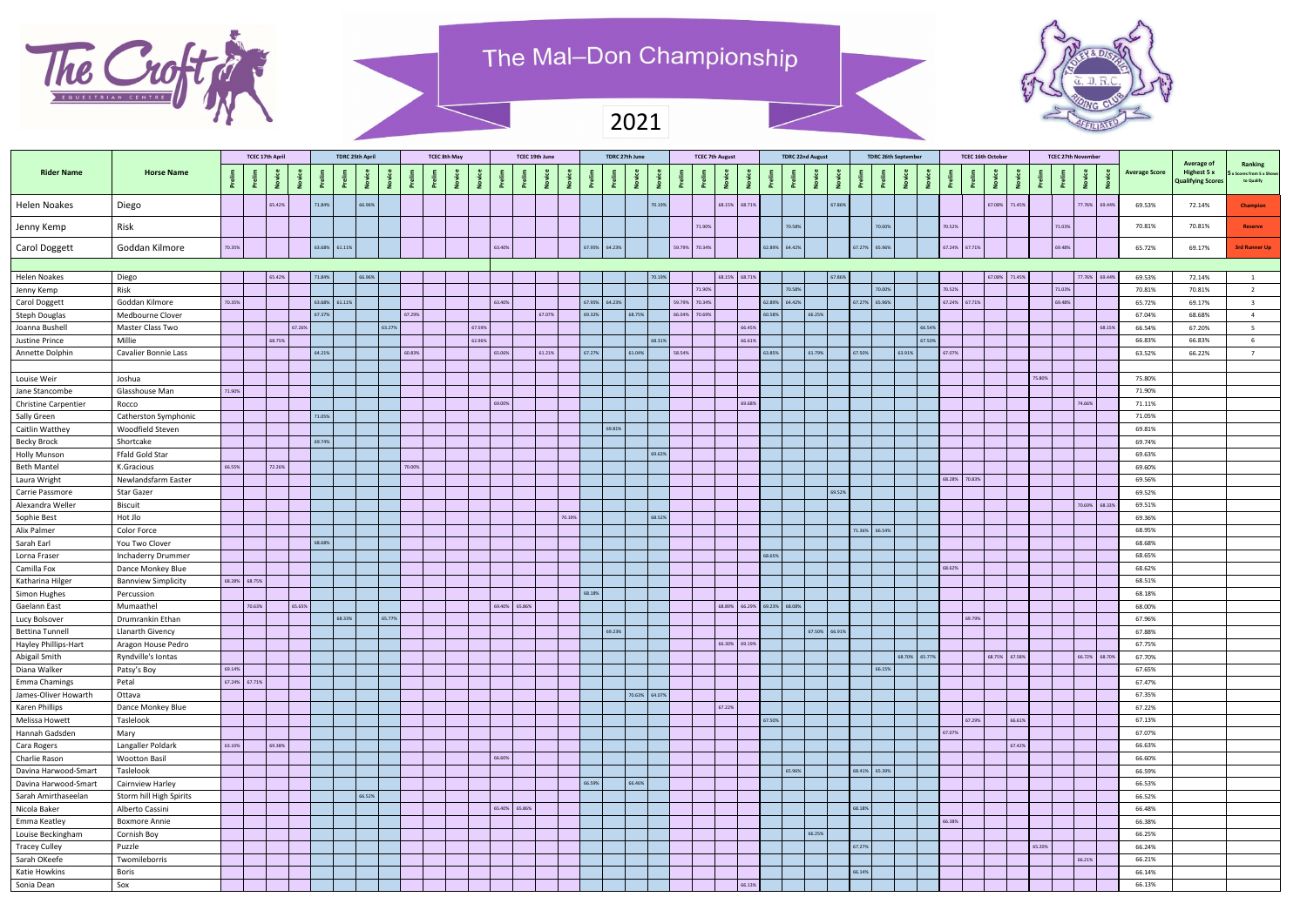|                                    |                               |               |        | <b>TCEC 17th April</b> |               | <b>TDRC 25th April</b> |               |               |               | <b>TCEC 8th May</b> |               | TCEC 19th June |               | TDRC 27th June |               | <b>TCEC 7th August</b> |        | <b>TDRC 22nd August</b> |               | <b>TDRC 26th September</b> |        | <b>TCEC 16th October</b> |        | <b>TCEC 27th November</b> |                |        |                      |                                                       |                                                 |
|------------------------------------|-------------------------------|---------------|--------|------------------------|---------------|------------------------|---------------|---------------|---------------|---------------------|---------------|----------------|---------------|----------------|---------------|------------------------|--------|-------------------------|---------------|----------------------------|--------|--------------------------|--------|---------------------------|----------------|--------|----------------------|-------------------------------------------------------|-------------------------------------------------|
| <b>Rider Name</b>                  | <b>Horse Name</b>             |               |        |                        |               |                        |               |               |               |                     |               |                |               |                |               |                        |        |                         |               |                            |        |                          |        |                           | $\overline{z}$ |        | <b>Average Score</b> | Average of<br>Highest 5 x<br><b>Qualifying Scores</b> | Ranking<br>x Scores from 5 x Show<br>to Qualify |
| <b>Sally Billing</b>               | <b>Bloxham Minnys Obama</b>   |               |        |                        |               |                        |               |               |               |                     |               |                |               | 66.04%         |               |                        |        |                         |               |                            |        |                          |        |                           |                |        | 66.04%               |                                                       |                                                 |
| Georgie Stafford                   | Sam                           |               |        |                        |               |                        |               |               |               |                     |               |                | 69.23%        | 62.78%         |               |                        |        |                         |               |                            |        |                          |        |                           |                |        | 66.01%               |                                                       |                                                 |
| Jane Wright                        | Mouse                         |               |        |                        |               |                        |               |               |               |                     | 69.20%        | 64.31%         |               |                | 64.17%        | 66.30%                 |        |                         |               |                            |        |                          |        |                           |                |        | 66.00%               |                                                       |                                                 |
| Amy Lovell                         | Noain                         |               |        |                        |               |                        |               |               |               |                     |               |                |               |                |               |                        |        | 65.95%                  |               |                            |        |                          |        |                           |                |        | 65.95%               |                                                       |                                                 |
| Martin Weston                      | Henry                         |               |        | 65.83%                 |               |                        |               |               |               |                     |               |                |               |                |               |                        |        |                         |               |                            |        |                          |        |                           |                |        | 65.83%               |                                                       |                                                 |
| Gabriella Dance                    | Carless Gladiator             |               |        |                        |               |                        |               |               |               |                     | 65.80%        |                |               |                |               |                        |        |                         |               |                            |        |                          |        |                           |                |        | 65.80%               |                                                       |                                                 |
| Rachel Shephard-Jones              | Coolattin Banner              |               |        |                        |               | 65.79%                 |               |               |               |                     |               |                |               |                |               |                        |        |                         |               |                            |        |                          |        |                           |                |        | 65.79%               |                                                       |                                                 |
| <b>Caroline Gunter</b>             | Tilly                         |               |        |                        |               |                        |               |               |               |                     |               |                |               |                |               |                        |        |                         |               |                            |        |                          | 67.10% |                           |                | 64.26% | 65.68%               |                                                       |                                                 |
| Leah Lewis                         | Blue<br>Who dun it            | 65.52%        |        |                        |               |                        |               |               | 65.63%        |                     |               |                |               |                | 65.63%        |                        |        |                         |               |                            |        |                          | 65.60% |                           |                |        | 65.60%<br>65.59%     |                                                       |                                                 |
| Joanne Gurney<br>Niamh Bew         | <b>Glenvar Fionn</b>          |               |        |                        |               | 64.74%                 |               |               |               |                     |               |                | 66.36%        |                |               |                        |        |                         |               |                            |        |                          |        |                           |                |        | 65.55%               |                                                       |                                                 |
| Sally Green                        | Sir Woodgate                  |               |        |                        | 66.45%        |                        |               | 64.23%        |               |                     |               |                |               |                |               |                        |        |                         |               |                            |        |                          |        |                           |                |        | 65.34%               |                                                       |                                                 |
| Lucy Waddell                       | Shannondale Calinda           |               |        |                        | 65.32%        |                        |               |               |               |                     |               |                |               |                |               |                        |        |                         |               |                            |        |                          |        |                           |                |        | 65.32%               |                                                       |                                                 |
| Lucy Johnson                       | <b>Bonmahon Blue Lilly</b>    |               |        |                        |               |                        |               |               |               |                     |               |                |               |                |               | 65.32%                 |        |                         |               |                            |        |                          |        |                           |                |        | 65.32%               |                                                       |                                                 |
| Niamh Bew                          | Shortcake                     |               |        |                        |               |                        |               |               |               |                     |               |                | 65.23%        |                |               |                        |        |                         |               |                            |        |                          |        |                           |                |        | 65.23%               |                                                       |                                                 |
| Joe Powell                         | Dance Monkey Blue             |               |        |                        |               |                        |               |               |               |                     |               |                |               |                | 62.29%        |                        |        |                         |               |                            |        | 68.13%                   |        |                           |                |        | 65.21%               |                                                       |                                                 |
| <b>Karen Robinson</b>              | <b>Galaxy Girl</b>            |               |        |                        | 66.67% 69.84% |                        |               |               |               | 63.87% 63.15%       |               |                |               | 62.22%         |               |                        |        |                         |               |                            |        |                          |        |                           |                |        | 65.15%               |                                                       |                                                 |
| Alannah Dunstan                    | ZealousIII                    |               |        |                        |               |                        |               | 65.44% 64.81% |               |                     |               |                |               |                |               |                        |        |                         |               |                            |        |                          |        |                           |                |        | 65.12%               |                                                       |                                                 |
| Jane Foster                        | Silvesters Gogo Margaux       |               |        |                        |               |                        |               |               |               |                     |               |                |               |                |               |                        |        | 65.00%                  |               |                            |        |                          |        |                           |                |        | 65.00%               |                                                       |                                                 |
| Sonia Evans                        | Zarkova                       |               |        |                        |               |                        |               |               |               |                     |               |                |               |                |               |                        |        |                         |               |                            |        |                          |        |                           |                | 65.00% | 65.00%               |                                                       |                                                 |
| Claire Jackson                     | Hartpury Savannah             |               |        |                        |               |                        |               |               | 66.25% 64.48% |                     | 64.00%        | 64.83%         |               |                | 64.38%        | 65.56%                 |        |                         |               |                            |        |                          |        |                           |                |        | 64.92%               |                                                       |                                                 |
| Annabella Duff<br>Natasha Batt     | <b>Spring Prophet</b><br>Lola |               |        |                        |               | 64.74%                 |               |               | 67.08% 62.07% |                     |               |                |               |                |               |                        |        |                         |               |                            |        |                          |        |                           |                |        | 64.74%<br>64.58%     |                                                       |                                                 |
| Jo Munting                         | Truffle                       |               |        |                        |               |                        |               |               |               |                     |               |                |               |                | 61.25%        | 67.90%                 |        |                         |               |                            |        |                          |        |                           |                |        | 64.58%               |                                                       |                                                 |
| Joanne Tuccio                      | <b>April Showers</b>          |               |        |                        |               |                        |               |               |               |                     |               | 66.55% 62.41%  |               |                |               |                        |        |                         |               |                            |        |                          |        |                           |                |        | 64.48%               |                                                       |                                                 |
| Susan Avann                        | Benvarden Moonfleet           |               |        |                        |               |                        |               |               |               |                     | 61.80% 63.10% |                |               |                | 63.13% 69.66% |                        |        |                         |               |                            |        |                          |        |                           |                |        | 64.42%               |                                                       |                                                 |
| Julie Edwards                      | Redhills Lady Liberty         |               |        |                        |               |                        |               |               |               |                     |               |                |               |                |               |                        |        |                         | 64.32%        |                            |        |                          |        |                           |                |        | 64.32%               |                                                       |                                                 |
| Sasha Good                         | Seanie                        | 63.97%        |        |                        |               |                        |               |               |               |                     |               |                |               |                |               |                        |        |                         |               |                            |        |                          |        |                           |                |        | 63.97%               |                                                       |                                                 |
| Alix Palmer                        | Quduraat                      |               |        |                        |               |                        |               |               |               |                     |               |                |               |                |               |                        |        |                         | 63.86%        |                            |        |                          |        |                           |                |        | 63.86%               |                                                       |                                                 |
| Sally Green                        | Directorship                  |               |        |                        |               |                        |               |               |               |                     |               |                | 63.86%        |                |               |                        |        |                         |               |                            |        |                          |        |                           |                |        | 63.86%               |                                                       |                                                 |
| Sally Green                        | Flora                         | 63.79%        |        |                        |               |                        |               |               |               |                     |               |                |               |                |               |                        |        |                         |               |                            |        |                          |        |                           |                |        | 63.79%               |                                                       |                                                 |
| Sasha Good                         | Ronnie                        |               |        |                        |               |                        |               |               |               |                     |               |                |               |                | 60.63% 66.90% |                        |        |                         |               |                            |        |                          |        |                           |                |        | 63.77%               |                                                       |                                                 |
| Katie Harris<br>Sarah-Jane Anthony | Rico<br>Cardboard Shoes       |               |        |                        |               | 63.42%                 |               |               |               |                     |               |                |               |                |               |                        | 63.46% |                         |               |                            |        |                          |        |                           |                |        | 63.46%<br>63.42%     |                                                       |                                                 |
| Janet Zaremba                      | <b>Broughton temptation</b>   |               |        |                        |               |                        |               | 64.23%        |               |                     |               |                |               |                |               |                        |        | 59.11% 64.29%           |               | 65.00% 62.89%              |        |                          |        |                           |                |        | 63.10%               |                                                       |                                                 |
| <b>Crissy Bowler</b>               | Faside Jasmine                |               |        |                        |               |                        |               |               |               |                     |               |                |               |                |               |                        |        |                         |               |                            | 63.10% |                          |        |                           |                |        | 63.10%               |                                                       |                                                 |
| Yvonne Ennever                     | Just William                  |               | 60.63% |                        |               |                        |               |               | 62.50%        | 63.23%              | 66.80%        | 61.90%         |               |                |               |                        |        |                         |               |                            |        |                          |        |                           |                |        | 63.01%               |                                                       |                                                 |
| Sara Malpass                       | Figaro of Westoak             |               |        |                        |               |                        |               |               |               |                     | 63.00%        |                |               |                |               |                        |        |                         |               |                            |        |                          |        |                           |                |        | 63.00%               |                                                       |                                                 |
| Hayley Allen                       | <b>Alvescot Easy Money</b>    | 66.03%        |        |                        |               |                        |               |               |               |                     |               |                | 61.59% 63.85% |                | 58.96%        |                        |        |                         |               |                            |        |                          | 64.20% |                           |                |        | 62.93%               |                                                       |                                                 |
| Alannah Dunstan                    | Stilton                       |               |        |                        |               |                        | 62.83%        |               |               |                     |               |                |               |                |               |                        |        |                         |               |                            |        |                          |        |                           |                |        | 62.83%               |                                                       |                                                 |
| Olivia Robinson                    | Contendro Volo                |               |        |                        |               |                        |               |               |               |                     |               |                |               |                | 61.88%        |                        | 63.65% |                         |               |                            |        |                          |        |                           |                |        | 62.77%               |                                                       |                                                 |
| Jackie Archer                      | Take me home James            |               |        |                        |               | 62.11%                 | 63.26%        |               |               |                     |               |                |               |                |               |                        |        |                         |               |                            |        |                          |        |                           |                |        | 62.68%               |                                                       |                                                 |
| Joanne Ibbotson                    | Hereyouare                    |               |        |                        |               |                        |               |               |               |                     |               |                |               |                |               |                        | 64.04% |                         | 63.64% 60.19% |                            |        |                          |        |                           |                |        | 62.62%               |                                                       |                                                 |
| Michelle Baldwin                   | Monty                         |               |        |                        |               |                        | 62.61%        |               |               |                     |               |                |               |                |               |                        |        |                         |               |                            |        |                          | 62.60% |                           |                |        | 62.61%<br>62.60%     |                                                       |                                                 |
| Alex Munn<br>Karon Whenmouth       | Toby<br>Ibthorpe Songbird     |               |        |                        |               |                        |               |               |               | 62.59%              |               |                |               |                |               |                        |        |                         |               |                            |        |                          |        |                           |                |        | 62.59%               |                                                       |                                                 |
| Penny Dumelow                      | Alberto cassini               |               |        |                        |               |                        |               |               |               |                     |               |                |               |                |               |                        |        |                         | 62.50%        |                            |        |                          |        |                           |                |        | 62.50%               |                                                       |                                                 |
| Madeleine Ball                     | The Irish Prince              | 60.52%        |        | 62.92%                 |               |                        |               |               | 63.54%        | 61.45%              | 64.80%        | 61.72%         |               |                |               |                        |        |                         |               |                            |        |                          |        |                           |                |        | 62.49%               |                                                       |                                                 |
| Ellie Robinson                     | Enigma                        |               |        |                        |               |                        |               |               |               |                     |               |                |               |                | 59.58% 65.17% |                        |        |                         |               |                            |        |                          |        |                           |                |        | 62.38%               |                                                       |                                                 |
| <b>Charlotte Clarke</b>            | Doylan Samsara                |               |        |                        |               |                        |               | 62.31%        |               |                     |               |                |               |                |               |                        |        |                         |               |                            |        |                          |        |                           |                |        | 62.31%               |                                                       |                                                 |
| <b>Marie Slater</b>                | Rani II                       |               |        |                        |               |                        |               |               |               |                     |               |                |               |                | 62.29%        |                        |        |                         |               |                            |        |                          |        |                           |                |        | 62.29%               |                                                       |                                                 |
| Sue Hare                           | Edmund                        |               |        |                        |               |                        |               |               |               | 62.22%              |               |                |               |                |               |                        |        |                         |               |                            |        |                          |        |                           |                |        | 62.22%               |                                                       |                                                 |
| Floss Lacey                        | Isington Wizard               | 62.07%        |        |                        |               |                        |               |               |               |                     |               |                |               |                |               |                        |        |                         |               |                            |        |                          |        |                           |                |        | 62.07%               |                                                       |                                                 |
| Jessica Williams                   | April Diamond                 |               |        |                        |               | 61.32%                 |               |               |               |                     |               |                | 62.73%        |                |               |                        |        |                         |               |                            |        |                          |        |                           |                |        | 62.02%               |                                                       |                                                 |
| Charlie Rason                      | Mays A Dreamer                |               |        |                        |               |                        |               |               |               |                     |               |                |               |                |               |                        |        |                         |               |                            |        |                          | 62.00% |                           |                |        | 62.00%               |                                                       |                                                 |
| Kati Dougall                       | Peggy                         |               |        |                        |               |                        | 61.32% 62.22% |               |               |                     |               | 61.90%         |               |                |               |                        |        |                         |               |                            |        |                          |        |                           |                |        | 61.90%               |                                                       |                                                 |
| Gemma Hughes<br>Gemma Parkes       | Isa<br>Daddy Cool             | 56.21% 67.50% |        |                        |               |                        |               |               | 59.38% 61.55% |                     |               |                | 60.23% 65.19% |                |               |                        |        |                         |               |                            |        |                          |        |                           |                |        | 61.77%<br>61.68%     |                                                       |                                                 |
| Jane Johnson-Taylor                | Frank III                     |               |        |                        |               |                        |               |               |               |                     | 65.60%        |                |               |                | 57.50%        |                        | 61.92% |                         |               |                            |        |                          |        |                           |                |        | 61.67%               |                                                       |                                                 |
| Jenny Kemp                         | Drew                          |               |        |                        |               |                        |               |               |               |                     | 61.55%        |                |               |                |               |                        |        |                         |               |                            |        |                          |        |                           |                |        | 61.55%               |                                                       |                                                 |
| Carrie Naish                       | Beinn Lair Princess Hope      |               |        |                        |               | 64.21%                 |               |               |               |                     |               |                |               |                |               |                        | 58.65% |                         |               |                            |        |                          |        |                           |                |        | 61.43%               |                                                       |                                                 |
| Helena Dolphin                     | Aughrim Kingstown             |               |        |                        |               |                        |               |               |               |                     |               |                | 63.18%        |                |               |                        | 59.04% |                         |               |                            |        |                          |        |                           |                |        | 61.11%               |                                                       |                                                 |
| Jo Simms                           | Peggy                         |               |        |                        |               |                        |               |               | 60.00%        | 62.10%              |               |                |               |                |               |                        |        |                         |               |                            |        |                          |        |                           |                |        | 61.05%               |                                                       |                                                 |
| Sara Malpass                       | <b>Godington Amneris</b>      |               |        |                        |               |                        |               |               |               |                     | 63.40%        | 58.45%         |               |                |               |                        |        |                         |               |                            |        |                          |        |                           |                |        | 60.93%               |                                                       |                                                 |
| Samantha Kirby                     | Mr Pamook                     |               |        |                        |               |                        |               |               |               |                     |               |                |               |                | 60.83%        |                        |        |                         |               |                            |        |                          |        |                           |                |        | 60.83%               |                                                       |                                                 |
| <b>Gail Dawe</b>                   | Rolo                          |               |        |                        |               |                        |               |               |               |                     | 60.60%        |                |               |                |               |                        |        |                         |               |                            |        |                          |        |                           |                |        | 60.60%               |                                                       |                                                 |